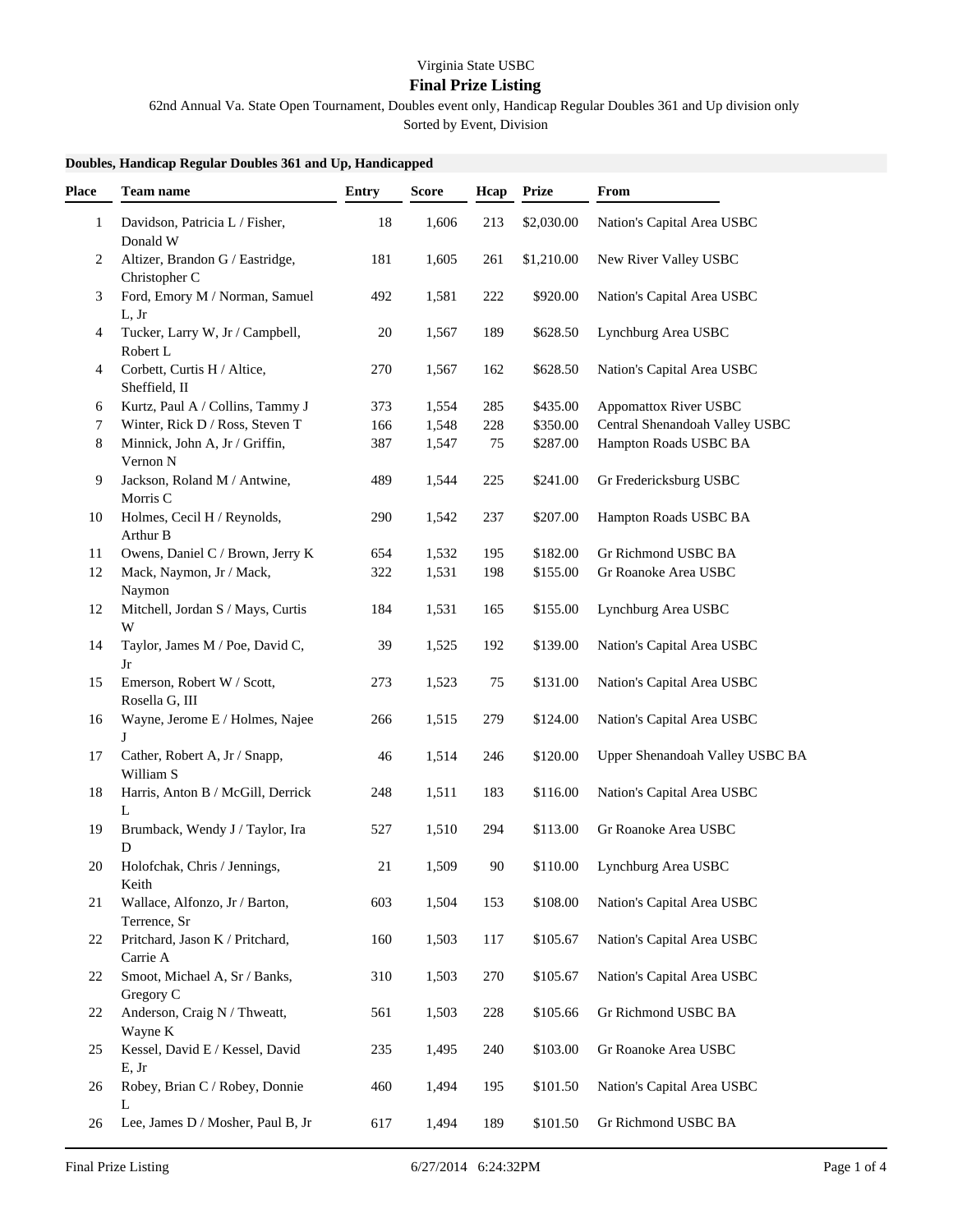| 28       | Palmer, Shelia A / Palmer, Brian<br>М                                        | 149       | 1,493          | 282       | \$99.00            | Nation's Capital Area USBC                      |
|----------|------------------------------------------------------------------------------|-----------|----------------|-----------|--------------------|-------------------------------------------------|
| 29       | Devore, Warner A / Roberts,<br>Michael L                                     | 312       | 1,487          | 183       | \$98.00            | Nation's Capital Area USBC                      |
| 30       | Payne, Maryann E / Luddy, Mike<br>P                                          | 86        | 1,486          | 237       | \$97.00            | Tidewater Virginia USBC                         |
| 31       | Linkous, Jerry R / Collins, Danny<br>R                                       | 181       | 1,485          | 216       | \$96.50            | New River Valley USBC                           |
| 31       | DiScioscia, Sara R / Bolosan,<br>Chris L                                     | 610       | 1,485          | 51        | \$96.50            | Hampton Roads USBC BA                           |
| 33       | Harper, Ricky / Harris, Donnie R                                             | 184       | 1,483          | 198       | \$94.50            | Lynchburg Area USBC                             |
| 33       | Tinsley, Michael / Lindsey,                                                  | 304       | 1,483          | 228       | \$94.50            | Nation's Capital Area USBC                      |
|          | Lawrence L                                                                   |           |                |           |                    |                                                 |
| 35       | Anderson, Russell A / Heath,<br>Michael E                                    | 389       | 1,482          | 30        | \$93.00            | Hampton Roads USBC BA                           |
| 36       | Breslin, Santo / Lamkin, Steve C                                             | 201       | 1,480          | 294       | \$92.00            | Gr Richmond USBC BA                             |
| 37       | Webb, Denise B / Bowers, Willie                                              | 82        | 1,479          | 225       | \$90.50            | Gr Richmond USBC BA                             |
|          | A, Jr                                                                        |           |                |           |                    |                                                 |
| 37       | Flynn, Mark C / Stike, Terry W                                               | 637       | 1,479          | 186       | \$90.50            | New River Valley USBC                           |
| 39       | Turner, Tommy A / Turner,<br>Timothy M                                       | 194       | 1,477          | 294       | \$89.00            | Lynchburg Area USBC                             |
| 39       | Brooks, George M, Jr / Holmes,<br>Zahir N                                    | 266       | 1,477          | 165       | \$89.00            | Nation's Capital Area USBC                      |
| 41       | Muncher, Patrick E / Muncher,<br><b>Brad</b>                                 | 426       | 1,476          | 189       | \$87.50            | Lynchburg Area USBC                             |
| 41       | Johnson, Ronell L / Rollins,<br>Derrick R                                    | 367       | 1,476          | 195       | \$87.50            | Nation's Capital Area USBC                      |
| 43       | Lynch, Robert M / Gannon, Kevin<br>F                                         | 2         | 1,475          | 234       | \$86.00            | Gr Roanoke Area USBC                            |
| 44       | Carrico, Preston C / Sells, Bo W                                             | 284       | 1,473          | 285       | \$85.00            | <b>Blue Ridge USBC</b>                          |
| 45       | Campbell, C Wade / Castle, W.H.                                              | 590       | 1,472          | 258       | \$84.00            | Lynchburg Area USBC                             |
| 46       | Jenkins, William J / Smith, Nick<br>M                                        | 234       | 1,471          | 234       | \$83.00            | Piedmont USBC BA                                |
| 47       | Harper, James Scott / Puckett,<br>Steve A                                    | 607       | 1,468          | 135       | \$82.00            | Gr Richmond USBC BA                             |
| 48       | Golden, Scott C / Keller, Joshua J                                           | 635       | 1,466          | 51        | \$82.00            | Tidewater Virginia USBC                         |
| 49       | Blevins, James T / Butner, Tim W                                             | 124       | 1,463          | 147       | \$81.00            | Central Shenandoah Valley USBC                  |
| 50       | Murphy, Alan D / Schwenger,<br>William E                                     | 76        | 1,462          | 294       | \$80.00            | Nation's Capital Area USBC                      |
| 51       | Verlander, Travis W / Verlander,<br>James E                                  | 223       | 1,461          | 249       | \$77.50            | Gr Richmond USBC BA                             |
| 51       | Manahl, Kelly D / Fregulia, John<br>J                                        | 388       | 1,461          | 183       | \$77.50            | Hampton Roads USBC BA                           |
| 51       | Sheets, Gregory A / Smith, Tony<br>$\Omega$                                  | 393       | 1,461          | 216       | \$77.50            | Gr Richmond USBC BA                             |
| 51       | Jones, Jason A / Rotenberry,<br>Brian S                                      | 414       | 1,461          | 153       | \$77.50            | Gr Roanoke Area USBC<br>Tidewater Virginia USBC |
| 55       | Smith, Michael L / Sutterfield,<br>Larry G<br>Blackford, John M, Jr / Cogle, | 482       | 1,460          | 60<br>282 | \$75.00<br>\$73.66 | Upper Shenandoah Valley USBC BA                 |
| 56       | Mike Q<br>Peck, Lawrence J / Mahoney,                                        | 26<br>180 | 1,459<br>1,459 | 180       | \$73.67            | <b>Appomattox River USBC</b>                    |
| 56<br>56 | Patrick J<br>Bradshaw, Brandon W / Lacy,                                     | 332       | 1,459          | 147       | \$73.67            | Gr Richmond USBC BA                             |
|          | John B, Jr                                                                   |           |                |           |                    |                                                 |
| 59       | Durrett, Richard W / Durrett,<br>Joseph A                                    | 44        | 1,458          | 282       | \$71.00            | Gr Roanoke Area USBC                            |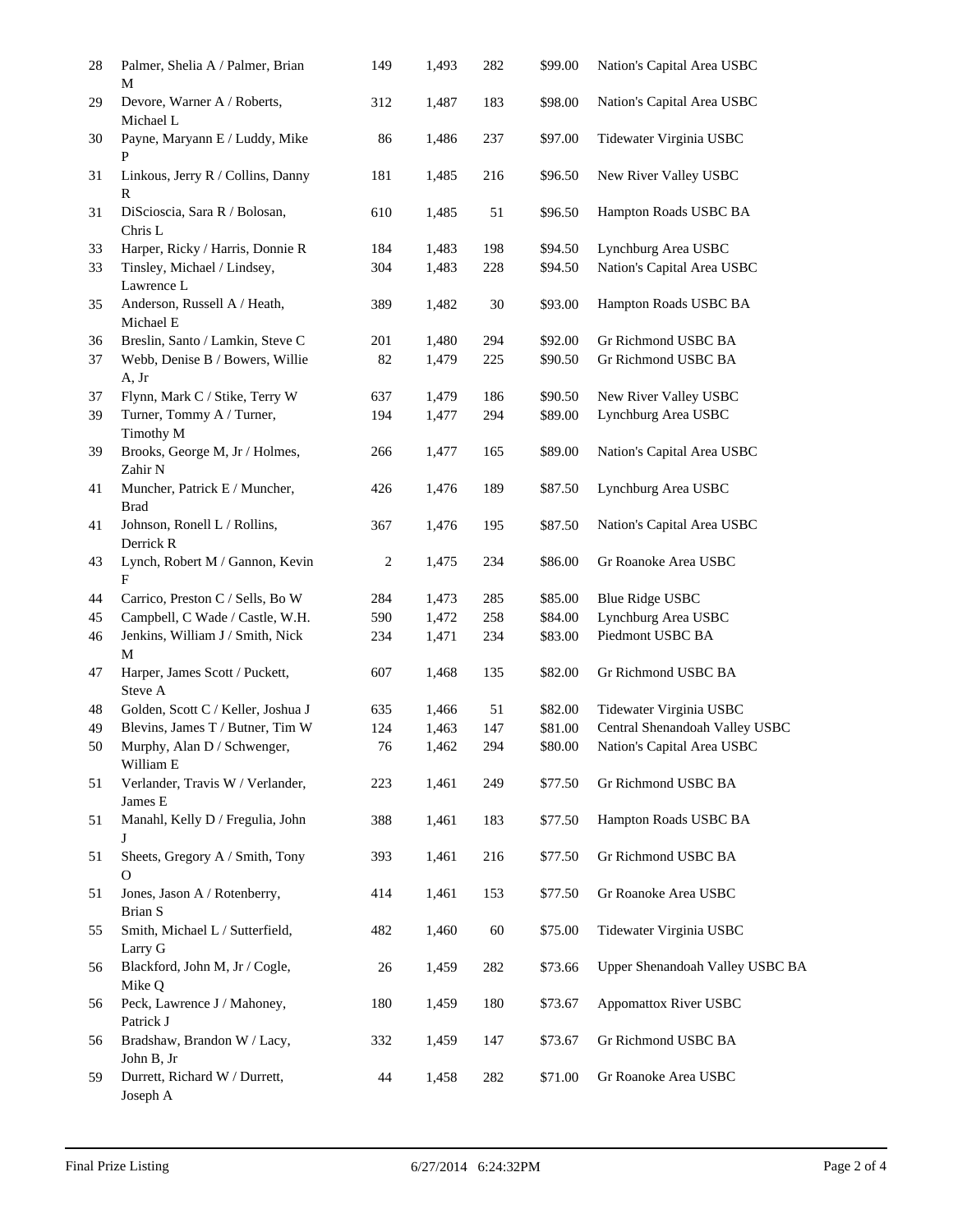| 59 | Pedrotti, Jeromy D / Howell,<br>Robert D        | 185            | 1,458 | 171 | \$71.00 | New River Valley USBC           |
|----|-------------------------------------------------|----------------|-------|-----|---------|---------------------------------|
| 59 | Blevins, Daren / Clarke, Carroll                | 608            | 1,458 | 240 | \$71.00 | Nation's Capital Area USBC      |
| 62 | Ogden-Miller, Angela D / Knight,<br>Frank R     | 294            | 1,457 | 237 | \$69.00 | Gr Roanoke Area USBC            |
| 63 | McDaniel, Michael B / Crandall,<br>Jack R       | 356            | 1,456 | 291 | \$67.33 | Lynchburg Area USBC             |
| 63 | Manuel, Troy F / Vance, Terry                   | 361            | 1,456 | 267 | \$67.34 | Lynchburg Area USBC             |
| 63 | Fletcher, Marcus A / Smith,<br>Edward L, Jr     | 383            | 1,456 | 276 | \$67.33 | Tidewater Virginia USBC         |
| 66 | Roy, Kevin A / Drakes, Luis A                   | 268            | 1,454 | 135 | \$66.00 | Nation's Capital Area USBC      |
| 67 | Coles, Butch / Harris, Johhny                   | $\overline{4}$ | 1,453 | 201 | \$65.00 | Lynchburg Area USBC             |
| 68 | Diehl, William L / Fox, William<br>E, Jr        | 167            | 1,452 | 237 | \$64.00 | Central Shenandoah Valley USBC  |
| 69 | Kimler, Steve F / Kerns, Barry P                | 498            | 1,450 | 135 | \$62.50 | Gr Richmond USBC BA             |
| 69 | Hughes, Sue F / Hughes, Jimmie<br>$\mathcal{C}$ | 73             | 1,450 | 285 | \$62.50 | South Boston USBC               |
| 71 | Maddox-Lewis, Lavonne A /<br>Maddox, Clarissa A | 256            | 1,449 | 159 | \$60.00 | Nation's Capital Area USBC      |
| 71 | Kendrick, Donald W / Osgood,<br>Jason M         | 319            | 1,449 | 123 | \$60.00 | Henry County USBC BA            |
| 71 | Williams, Crystal D / Williams,<br>Robert A     | 413            | 1,449 | 138 | \$60.00 | Upper Shenandoah Valley USBC BA |
| 74 | Emore, Jamie L / Shafer, Michael<br>A           | 125            | 1,447 | 126 | \$59.00 | Central Shenandoah Valley USBC  |
| 75 | Nelson, C Scott / Bradham,<br>Joseph C          | 580            | 1,444 | 105 | \$57.00 | Gr Richmond USBC BA             |
| 75 | Yuille, Grayson / Palmer, Jesse<br>W, Jr        | 450            | 1,444 | 297 | \$57.00 | Lynchburg Area USBC             |
| 75 | Willis, Joel / McNamara, John C                 | 460            | 1,444 | 249 | \$57.00 | Nation's Capital Area USBC      |
| 78 | Brown, Anthony A, Jr / Jenifer,<br>George G     | 308            | 1,443 | 216 | \$54.50 | Nation's Capital Area USBC      |
| 78 | Burdine, George M / Eskridge,<br>Christopher L  | 358            | 1,443 | 228 | \$54.50 | Hampton Roads USBC BA           |
| 80 | Butz, Bradley G / Powers, David<br>S            | 13             | 1,442 | 207 | \$53.00 | Hampton Roads USBC BA           |
| 81 | Nolen, Dallas L / Hale, Larry H                 | 475            | 1,440 | 225 | \$52.00 | Gr Roanoke Area USBC            |
| 82 | Walker, Alfred L / Thompson,<br>John K          | 349            | 1,439 | 297 | \$51.00 | Piedmont USBC BA                |
| 83 | Fowler, Kenneth T, Jr / Oliver,<br>Angela D     | 471            | 1,438 | 297 | \$51.00 | Gr Richmond USBC BA             |
| 84 | Wolde, Samuel / Noble, Leroy D                  | 146            | 1,437 | 177 | \$49.00 | Nation's Capital Area USBC      |
| 84 | Jones, Alvin L / Griffin, Reginald<br>${\bf D}$ | 157            | 1,437 | 213 | \$49.00 | Tidewater Virginia USBC         |
| 84 | Hill, Portia M / Pannell, David R               | 322            | 1,437 | 279 | \$49.00 | Gr Roanoke Area USBC            |
| 87 | Comer, Christopher / Horsley,<br>Robert H       | 282            | 1,436 | 201 | \$46.00 | Gr Richmond USBC BA             |
| 87 | Cogle, Sharon A / Hough, Erik C                 | $26\,$         | 1,436 | 243 | \$46.00 | Upper Shenandoah Valley USBC BA |
| 87 | Pringle, Victor W / House,<br>Timothy P         | 248            | 1,436 | 288 | \$46.00 | Nation's Capital Area USBC      |
| 90 | Bowers, Charlynne M / Lancaster,<br>Timothy W   | 630            | 1,434 | 114 | \$43.67 | Nation's Capital Area USBC      |
| 90 | Cox, W. Glenn / Johnson, Robin<br>C             | 607            | 1,434 | 168 | \$43.67 | Gr Richmond USBC BA             |
| 90 | Bland, Kevin R / Bland, Randolph<br>L           | 541            | 1,434 | 195 | \$43.66 | Appomattox River USBC           |
| 93 | Ellis, Michael D / James, Justin A              | 234            | 1,432 | 132 | \$42.00 | Piedmont USBC BA                |